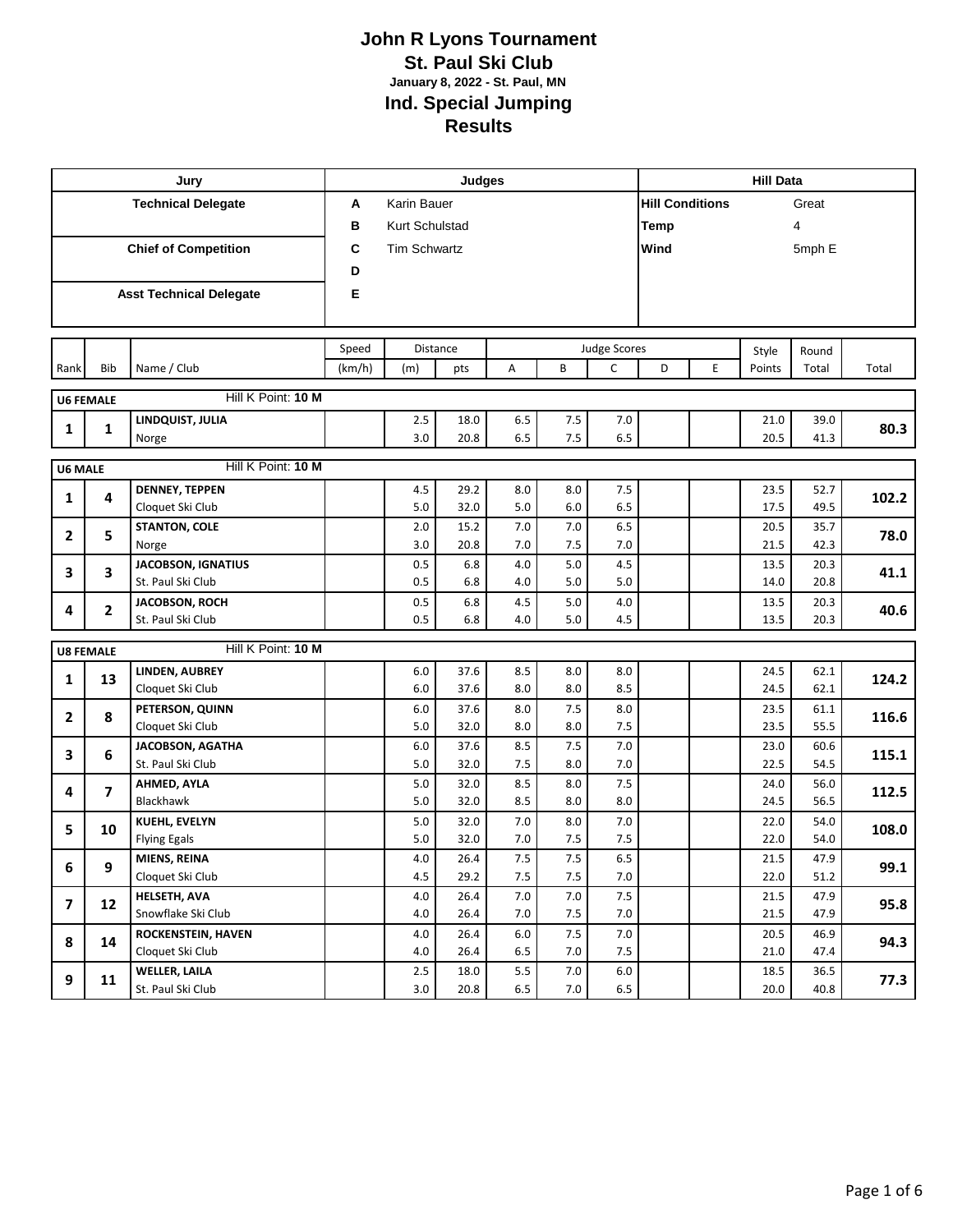|                          |                                              |                                               | Speed  |              | Distance     | <b>Judge Scores</b> |            |                |   |   | Style        | Round        |       |
|--------------------------|----------------------------------------------|-----------------------------------------------|--------|--------------|--------------|---------------------|------------|----------------|---|---|--------------|--------------|-------|
| Rank                     | Bib                                          | Name / Club                                   | (km/h) | (m)          | pts          | Α                   | B          | $\mathsf{C}$   | D | E | Points       | Total        | Total |
| <b>U8 MALE</b>           |                                              | Hill K Point: 10 M                            |        |              |              |                     |            |                |   |   |              |              |       |
|                          |                                              | <b>WHITING, DAVID</b>                         |        | 6.5          | 40.4         | 7.5                 | 7.5        | 7.5            |   |   | 22.5         | 62.9         |       |
| 1                        | 15                                           | Blackhawk                                     |        | 7.0          | 43.2         | 7.5                 | 7.0        | 8.0            |   |   | 22.5         | 65.7         | 128.6 |
|                          |                                              | <b>STANTON, MILES</b>                         |        | 5.5          | 34.8         | 7.5                 | 7.5        | 7.0            |   |   | 22.0         | 56.8         | 117.4 |
| $\overline{2}$           | 16                                           | Norge                                         |        | 6.0          | 37.6         | 7.0                 | 8.0        | 8.0            |   |   | 23.0         | 60.6         |       |
| 3                        | 17                                           | LUNDE, LIAM                                   |        | 5.0          | 32.0         | 7.5                 | 7.5        | 7.5            |   |   | 22.5         | 54.5         | 109.0 |
|                          |                                              | Snowflake Ski Club                            |        | 5.0          | 32.0         | 7.5                 | 7.5        | 7.5            |   |   | 22.5         | 54.5         |       |
| 4                        | 18                                           | <b>JANCZAK, JACKSON</b>                       |        | 3.5<br>$4.0$ | 23.6         | 6.5                 | 7.0        | 6.5            |   |   | 20.0<br>21.5 | 43.6<br>47.9 | 91.5  |
|                          |                                              | Norge                                         |        |              | 26.4         | 7.0                 | 7.5        | 7.0            |   |   |              |              |       |
|                          | Hill K Point: 10 M<br><b>K10 OPEN FEMALE</b> |                                               |        |              |              |                     |            |                |   |   |              |              |       |
| 1                        | 26                                           | <b>KINNUNEN, EMILY</b>                        |        | 6.5          | 40.4         | 8.5                 | 8.0        | 8.0            |   |   | 24.5         | 64.9         | 129.8 |
|                          |                                              | Cloquet Ski Club                              |        | 6.5          | 40.4         | 8.5                 | 8.0        | 8.0            |   |   | 24.5         | 64.9         |       |
| $\mathbf{2}$             | 19                                           | <b>BOCK, JILLIAM</b>                          |        | $6.0$        | 37.6         | 8.5                 | 7.5        | 8.0            |   |   | 24.0         | 61.6         | 125.5 |
|                          |                                              | St. Paul Ski Club                             |        | 6.5<br>6.0   | 40.4<br>37.6 | 8.0<br>7.5          | 7.0<br>8.0 | 8.5<br>7.5     |   |   | 23.5<br>23.0 | 63.9<br>60.6 |       |
| 3                        | 22                                           | <b>MYHRA, TERESA</b><br>St. Paul Ski Club     |        | 6.5          | 40.4         | 8.0                 | 7.5        | 8.0            |   |   | 23.5         | 63.9         | 124.5 |
|                          |                                              | <b>GERSTNER, LAYLA</b>                        |        | 6.0          | 37.6         | 8.0                 | 7.5        | 7.0            |   |   | 22.5         | 60.1         |       |
| 4                        | 21                                           | Cameron                                       |        | 6.5          | 40.4         | 8.0                 | 7.5        | 7.5            |   |   | 23.0         | 63.4         | 123.5 |
| 5                        | 20                                           | <b>MAKI FOUST, TALIA</b>                      |        | 6.0          | 37.6         | 8.0                 | 7.5        | 8.0            |   |   | 23.5         | 61.1         | 118.9 |
|                          |                                              | Cameron                                       |        | 5.5          | 34.8         | 7.5                 | 7.5        | 8.0            |   |   | 23.0         | 57.8         |       |
| 6                        | 25                                           | <b>EDLUND, ANNIKA</b>                         |        | 5.0          | 32.0         | 7.5                 | 8.5        | 7.0            |   |   | 23.0         | 55.0         | 107.2 |
|                          |                                              | St. Paul Ski Club                             |        | 4.5          | 29.2         | 7.5                 | 8.0        | 7.5            |   |   | 23.0         | 52.2         |       |
| $\overline{\phantom{a}}$ | 24                                           | MILLER, PRESLIE<br>Itasca SkiClub             |        | $5.0$<br>4.5 | 32.0<br>29.2 | 7.0<br>7.0          | 7.5<br>7.0 | 6.5<br>7.0     |   |   | 21.0<br>21.0 | 53.0<br>50.2 | 103.2 |
|                          |                                              | MULINIX, ZOE                                  |        | 4.0          | 26.4         | 6.5                 | $7.0$      | 6.5            |   |   | 20.0         | 46.4         |       |
| 8                        | 23                                           | Cameron                                       |        | 5.0          | 32.0         | 6.5                 | 7.0        | 7.0            |   |   | 20.5         | 52.5         | 98.9  |
|                          |                                              |                                               |        |              |              |                     |            |                |   |   |              |              |       |
|                          | K10 OPEN MALE                                | Hill K Point: 10 M                            |        |              |              |                     |            |                |   |   |              |              |       |
| 1                        | 33                                           | <b>APITZ, BENTLY</b><br>Itasca SkiClub        |        | 6.5<br>6.5   | 40.4<br>40.4 | 7.5<br>8.5          | 7.5<br>7.5 | 8.0<br>8.0     |   |   | 23.0<br>24.0 | 63.4<br>64.4 | 127.8 |
|                          |                                              | JOHNSON, ANDREW                               |        | 6.5          | 40.4         | 8.0                 | 7.5        | 8.5            |   |   | 24.0         | 64.4         |       |
| $\mathbf{2}$             | 31                                           | St. Paul Ski Club                             |        | 6.5          | 40.4         | 7.0                 | 7.0        | 7.5            |   |   | 21.5         | 61.9         | 126.3 |
|                          |                                              | <b>SCHWINN, IRA</b>                           |        | 5.0          | 32.0         | 7.0                 | 7.5        | 8.0            |   |   | 22.5         | 54.5         |       |
| 3                        | 30                                           | Flying Eagles Ski Club                        |        | 6.0          | 37.6         | 7.5                 | 7.5        | 8.0            |   |   | 23.0         | 60.6         | 115.1 |
| 4                        | 27                                           | <b>GERSTNER, WALTER</b>                       |        | 5.0          | 32.0         | 7.5                 | $7.5\,$    | 7.0            |   |   | 22.0         | 54.0         | 111.3 |
|                          |                                              | Cameron                                       |        | 5.5          | 34.8         | 7.5                 | 7.5        | $7.5$          |   |   | 22.5         | 57.3         |       |
| 5                        | 32                                           | <b>VELASQUEZ, JONAH</b>                       |        | 5.0          | 32.0         | 7.0                 | $7.5\,$    | $7.5\,$        |   |   | 22.0         | 54.0         | 108.0 |
|                          |                                              | Flying Eagles Ski Club                        |        | 5.0          | 32.0         | 7.5                 | 7.5        | 7.0            |   |   | 22.0         | 54.0         |       |
| 6                        | 28                                           | <b>ANDERSON, KESTREL</b><br>St. Paul Ski Club |        | 5.0<br>5.0   | 32.0<br>32.0 | $7.0$<br>7.5        | 7.0<br>7.5 | $7.5\,$<br>7.0 |   |   | 21.5<br>22.0 | 53.5<br>54.0 | 107.5 |
|                          |                                              | <b>HARDER, BRAD</b>                           |        | 4.0          | 26.4         | $6.5\,$             | 7.0        | 7.0            |   |   | 20.5         | 46.9         |       |
| $\overline{\mathbf{z}}$  | 29                                           | Cameron                                       |        | 4.0          | 26.4         | 7.0                 | 7.0        | 7.5            |   |   | 21.5         | 47.9         | 94.8  |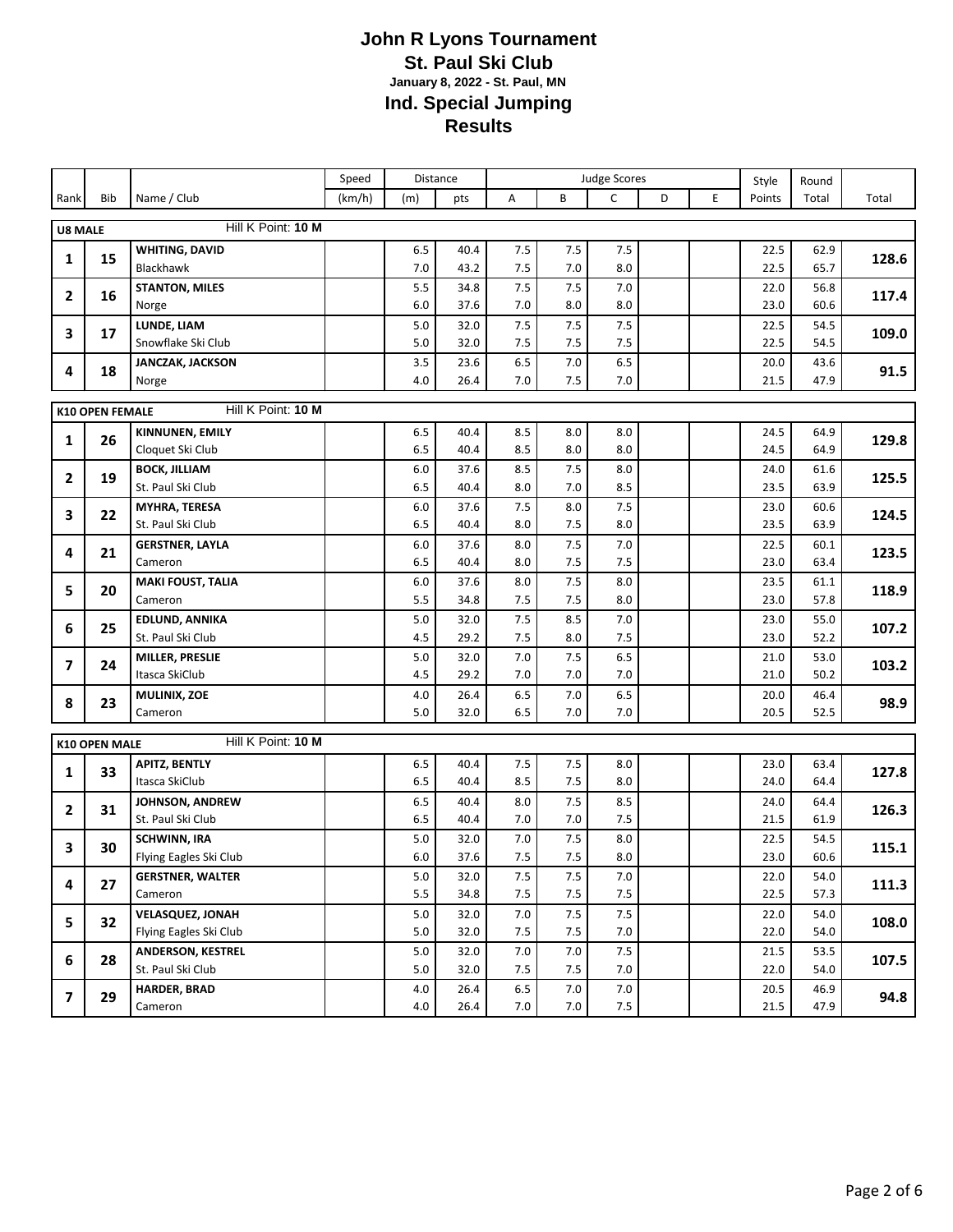|              |                                |                                               | Speed  |              | Distance     | <b>Judge Scores</b> |              |              |   |   | Style        | Round        |       |
|--------------|--------------------------------|-----------------------------------------------|--------|--------------|--------------|---------------------|--------------|--------------|---|---|--------------|--------------|-------|
| Rank         | Bib                            | Name / Club                                   | (km/h) | (m)          | pts          | A                   | B            | C            | D | E | Points       | Total        | Total |
|              |                                |                                               |        |              |              |                     |              |              |   |   |              |              |       |
|              | <b>U10 FEMALE</b>              | Hill K Point: 20 M                            |        |              |              |                     |              |              |   |   |              |              |       |
| 1            | 35                             | <b>WHITING, ELISA</b>                         |        | 16.5         | 43.2         | 12.5                | 13.0         | 13.0         |   |   | 38.5         | 81.7         | 161.8 |
|              |                                | <b>Blackhawk</b>                              |        | 17.0         | 45.6         | 11.0                | 11.5         | 12.0         |   |   | 34.5         | 80.1         |       |
| 2            | 36                             | <b>LANGER, FRANCES</b>                        |        | 13.0         | 26.4         | 11.0                | 12.0         | 12.0         |   |   | 35.0         | 61.4         | 125.7 |
|              |                                | Cloquet Ski Club                              |        | 13.5         | 28.8         | 11.5                | 12.0         | 12.0         |   |   | 35.5         | 64.3         |       |
| 3            | 34                             | <b>CHAPMAN, AVA</b>                           |        | 12.0         | 21.6         | 12.0                | 12.0         | 11.5         |   |   | 35.5         | 57.1         | 122.9 |
|              |                                | St. Paul Ski Club                             |        | 13.5         | 28.8         | 12.0                | 12.5         | 12.5         |   |   | 37.0         | 65.8         |       |
| 4            | 38                             | <b>ROCKENSTEIN, ROWAN</b><br>Cloquet Ski Club |        | 12.0<br>13.0 | 21.6<br>26.4 | 11.5<br>11.0        | 12.0<br>12.0 | 11.5<br>11.5 |   |   | 35.0<br>34.5 | 56.6<br>60.9 | 117.5 |
|              |                                | <b>MORRIS, ASTRID</b>                         |        | 11.5         | 19.2         | 11.5                | 12.0         | 11.0         |   |   | 34.5         | 53.7         |       |
| 5            | 42                             | Cloquet Ski Club                              |        | 12.5         | 24.0         | 11.0                | 12.0         | 11.5         |   |   | 34.5         | 58.5         | 112.2 |
|              |                                | LINDEN, AUBREY                                |        | 11.0         | 16.8         | 11.0                | 12.0         | 11.5         |   |   | 34.5         | 51.3         |       |
| 6            | 37                             | Cloquet Ski Club                              |        | 11.5         | 19.2         | 10.5                | 12.0         | 11.0         |   |   | 33.5         | 52.7         | 104.0 |
|              |                                | <b>ANTUS, ELLIA</b>                           |        | 10.0         | 12.0         | 10.5                | 11.5         | 11.5         |   |   | 33.5         | 45.5         |       |
| 7            | 40                             | Cloquet Ski Club                              |        | 11.5         | 19.2         | 10.5                | 11.5         | 11.0         |   |   | 33.0         | 52.2         | 97.7  |
| 8            | 41                             | <b>JANCZAK, CAROLINE</b>                      |        | 9.5          | 9.6          | 10.0                | 12.0         | 10.5         |   |   | 32.5         | 42.1         | 86.6  |
|              |                                | Norge                                         |        | 10.0         | 12.0         | 10.0                | 12.0         | 10.5         |   |   | 32.5         | 44.5         |       |
| 9            | 39                             | MIENS, REINA                                  |        | 8.0          | 2.4          | 10.0                | 11.5         | 11.0         |   |   | 32.5         | 34.9         | 79.4  |
|              |                                | Cloquet Ski Club                              |        | 10.0         | 12.0         | 10.5                | 11.5         | 10.5         |   |   | 32.5         | 44.5         |       |
|              | Hill K Point: 20 M<br>U10 MALE |                                               |        |              |              |                     |              |              |   |   |              |              |       |
|              |                                | <b>SWANSON, RYDER</b>                         |        | 15.5         | 38.4         | 12.0                | 13.0         | 13.0         |   |   | 38.0         | 76.4         |       |
| 1            | 52                             | Itasca SkiClub                                |        | 15.5         | 38.4         | 12.5                | 12.5         | 13.0         |   |   | 38.0         | 76.4         | 152.8 |
|              |                                | <b>KUEHL, ETHAN</b>                           |        | 15.0         | 36.0         | 12.5                | 12.5         | 12.5         |   |   | 37.5         | 73.5         |       |
| $\mathbf{2}$ | 46                             | <b>Flying Egals</b>                           |        | 16.0         | 40.8         | 12.0                | 12.5         | 12.5         |   |   | 37.0         | 77.8         | 151.3 |
| 3            | 45                             | PETERSON, BROCK                               |        | 16.0         | 40.8         | 11.5                | 10.5         | 12.0         |   |   | 34.0         | 74.8         | 146.3 |
|              |                                | Cloquet Ski Club                              |        | 15.0         | 36.0         | 11.5                | 12.0         | 12.0         |   |   | 35.5         | 71.5         |       |
| 4            | 49                             | <b>JACOBSON, ERIK</b>                         |        | 14.0         | 31.2         | 11.0                | 12.5         | 12.0         |   |   | 35.5         | 66.7         | 130.8 |
|              |                                | Flying Eagles Ski Club                        |        | 14.5         | 33.6         | 9.5                 | 10.5         | 10.5         |   |   | 30.5         | 64.1         |       |
| 5            | 54                             | NICHOLS, KALIAN                               |        | 13.0         | 26.4         | 11.5                | 12.0         | 11.5         |   |   | 35.0         | 61.4         | 125.2 |
|              |                                | Snowflake Ski Club                            |        | 13.5         | 28.8         | 11.0                | 12.0         | 12.0         |   |   | 35.0         | 63.8         |       |
| 6            | 48                             | <b>KEENAN, BOONE</b><br>Snowflake Ski Club    |        | 13.0<br>13.0 | 26.4<br>26.4 | 11.5<br>11.5        | 12.0<br>12.0 | 11.5<br>11.5 |   |   | 35.0<br>35.0 | 61.4<br>61.4 | 122.8 |
|              |                                | <b>DENNEY, JAMES</b>                          |        | 12.0         | 21.6         | 10.5                | 11.5         | 11.0         |   |   | 33.0         | 54.6         |       |
| 7            | 44                             | Cloquet Ski Club                              |        | 13.5         | 28.8         | 11.0                | 11.5         | 11.5         |   |   | 34.0         | 62.8         | 117.4 |
|              |                                | <b>HARDER, WESTON</b>                         |        | 12.0         | 21.6         | 10.5                | 12.0         | 11.5         |   |   | 34.0         | 55.6         |       |
| 8            | 51                             | Cameron                                       |        | 11.5         | 19.2         | 11.0                | 12.0         | 11.0         |   |   | 34.0         | 53.2         | 108.8 |
|              |                                | <b>BAUER, ELLIOT</b>                          |        | 12.0         | 21.6         | 8.0                 | 10.0         | 10.0         |   |   | 28.0         | 49.6         |       |
| 9            | 50                             | Blackhawk                                     |        | 9.5          | 9.6          | 10.0                | 11.5         | 10.5         |   |   | 32.0         | 41.6         | 91.2  |
| 10           | 53                             | <b>GRILL, HENRY</b>                           |        | 10.0         | 12.0         | 10.5                | 10.5         | 10.5         |   |   | 31.5         | 43.5         | 86.1  |
|              |                                | St. Paul Ski Club                             |        | 9.5          | 9.6          | 10.0                | 12.0         | 11.0         |   |   | 33.0         | 42.6         |       |
| 11           | 43                             | WHITING, DAVID                                |        | 8.5          | 4.8          | 10.0                | 12.0         | 10.5         |   |   | 32.5         | 37.3         | 77.0  |
|              |                                | Blackhawk                                     |        | 9.0          | 7.2          | 10.0                | 12.0         | 10.5         |   |   | 32.5         | 39.7         |       |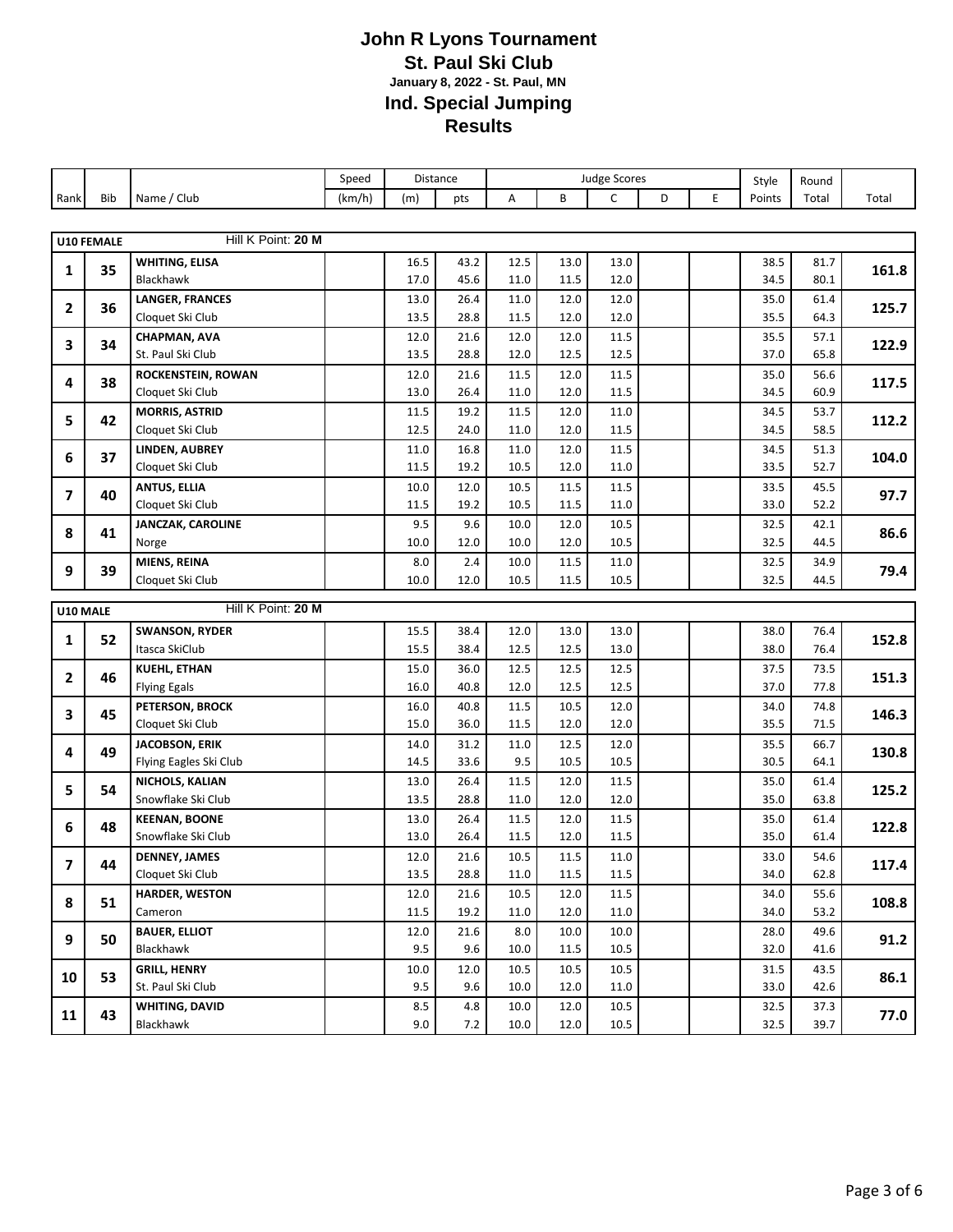|              |                        |                                     | Speed  |              | <b>Distance</b> | <b>Judge Scores</b> |              |                      |   |   | Style        | Round        |       |
|--------------|------------------------|-------------------------------------|--------|--------------|-----------------|---------------------|--------------|----------------------|---|---|--------------|--------------|-------|
| Rank         | Bib                    | Name / Club                         | (km/h) | (m)          | pts             | Α                   | B            | $\mathsf{C}$         | D | E | Points       | Total        | Total |
|              | <b>K20 OPEN FEMALE</b> | Hill K Point: 20 M                  |        |              |                 |                     |              |                      |   |   |              |              |       |
|              |                        | <b>ANTUS, ROSALIE</b>               |        | 12.5         | 24.0            | 11.0                | 11.5         | 11.5                 |   |   | 34.0         | 58.0         |       |
| 1            | 57                     | Cloquet Ski Club                    |        | 12.0         | 21.6            | 11.0                | 12.0         | 12.0                 |   |   | 35.0         | 56.6         | 114.6 |
|              |                        | EDLUND, AISLEY                      |        | 11.5         | 19.2            | 11.5                | 11.0         | 11.5                 |   |   | 34.0         | 53.2         |       |
| 1            | 56                     | St. Paul Ski Club                   |        | 13.0         | 26.4            | 11.5                | 12.0         | 11.5                 |   |   | 35.0         | 61.4         | 114.6 |
| 3            | 55                     | PAYNE, SKY                          |        | 9.5          | 9.6             | 10.0                | 11.0         | 10.5                 |   |   | 31.5         | 41.1         | 86.1  |
|              |                        | Itasca SkiClub                      |        | 10.0         | 12.0            | 10.5                | 11.5         | 11.0                 |   |   | 33.0         | 45.0         |       |
|              | <b>K20 OPEN MALE</b>   | Hill K Point: 20 M                  |        |              |                 |                     |              |                      |   |   |              |              |       |
|              |                        | <b>SCHULSTAD, EVAN</b>              |        | 12.0         | 21.6            | 11.0                | 12.0         | 11.0                 |   |   | 34.0         | 55.6         |       |
| $\mathbf{1}$ | 64                     | St. Paul Ski Club                   |        | 12.0         | 21.6            | 11.5                | 12.0         | 11.5                 |   |   | 35.0         | 56.6         | 112.2 |
| 2            | 63                     | <b>TARPENNING, ROWAN</b>            |        | 12.0         | 21.6            | 11.0                | 12.0         | 11.0                 |   |   | 34.0         | 55.6         | 111.7 |
|              |                        | Flying Eagles Ski Club              |        | 12.0         | 21.6            | 11.5                | 12.0         | 11.0                 |   |   | 34.5         | 56.1         |       |
| 3            | 61                     | <b>SCHWINN, OTTO</b>                |        | 11.5         | 19.2            | 11.5                | 12.0         | 11.5                 |   |   | 35.0         | 54.2         | 111.3 |
|              |                        | Flying Eagles Ski Club              |        | 12.0         | 21.6            | 11.5                | 12.0         | 12.0                 |   |   | 35.5         | 57.1         |       |
| 4            | 59                     | <b>GREGOR, TJ</b>                   |        | 11.5         | 19.2            | 11.5                | 12.0         | 11.0                 |   |   | 34.5         | 53.7         | 109.8 |
|              |                        | St. Paul Ski Club                   |        | 12.0         | 21.6            | 11.5                | 12.0         | 11.0                 |   |   | 34.5         | 56.1         |       |
| 5            | 62                     | <b>STENGLEN, OLIVER</b><br>Norge    |        | 11.0<br>11.0 | 16.8<br>16.8    | 10.5<br>11.0        | 11.5<br>12.0 | 11.0<br>11.5         |   |   | 33.0<br>34.5 | 49.8<br>51.3 | 101.1 |
|              |                        | <b>CHANCE, GREYSON</b>              |        | 10.5         | 14.4            | 11.0                | 12.0         | 10.5                 |   |   | 33.5         | 47.9         |       |
| 6            | 65                     | Itasca SkiClub                      |        | 11.0         | 16.8            | 10.5                | 12.0         | 11.0                 |   |   | 33.5         | 50.3         | 98.2  |
|              |                        | <b>MIENS, KALLEN</b>                |        | 10.0         | 12.0            | 10.5                | 11.0         | 10.5                 |   |   | 32.0         | 44.0         |       |
| 7            | 60                     | Cloquet Ski Club                    |        | 11.5         | 19.2            | 10.5                | 12.0         | 11.0                 |   |   | 33.5         | 52.7         | 96.7  |
|              | <b>U12 FEMALE</b>      | Hill K Point: 30 M                  |        |              |                 |                     |              |                      |   |   |              |              |       |
|              |                        | <b>WHITING, ELISA</b>               |        | 20.0         | 20.0            | 13.0                | 12.0         | 13.5                 |   |   | 38.5         | 58.5         |       |
| 1            | 70                     | <b>Blackhawk</b>                    |        | 21.0         | 24.0            | 13.0                | 13.5         | 14.0                 |   |   | 40.5         | 64.5         | 123.0 |
|              |                        | <b>NEWTON, ALAINA</b>               |        | 18.5         | 14.0            | 12.5                | 12.0         | 11.5                 |   |   | 36.0         | 50.0         |       |
| $\mathbf{2}$ | 71                     | St. Paul Ski Club                   |        | 18.0         | 12.0            | 12.5                | 12.5         | 12.0                 |   |   | 37.0         | 49.0         | 99.0  |
|              |                        | JACOBSON, LOUISA                    |        | 13.0         | (8.0)           | 12.0                | 11.5         | 12.0                 |   |   | 35.5         | 27.5         |       |
| 3            | 67                     | St. Paul Ski Club                   |        | 16.5         | 6.0             | 12.0                | 12.0         | 11.5                 |   |   | 35.5         | 41.5         | 69.0  |
| 4            | 66                     | <b>SUNDE, ASHLYN</b>                |        | 14.0         | (4.0)           | 11.0                | 12.0         | 11.5                 |   |   | 34.5         | 30.5         | 66.0  |
|              |                        | <b>Flying Egals</b>                 |        | 15.5         | 2.0             | 11.0                | 12.0         | 10.5                 |   |   | 33.5         | 35.5         |       |
| 5            | 69                     | <b>CHAPMAN, AVA</b>                 |        | 13.0         | (8.0)           | 12.5                | 12.0         | 11.5                 |   |   | 36.0         | 28.0         | 62.0  |
|              |                        | St. Paul Ski Club                   |        | 14.5         | (2.0)           | 12.5                | 12.0         | 11.5                 |   |   | 36.0         | 34.0         |       |
| 6            | 74                     | LANGER, FRANCES<br>Cloquet Ski Club |        | 13.5<br>13.5 | (6.0)<br>(6.0)  | 11.5<br>11.0        | 12.0<br>12.0 | $11.0\,$<br>$11.5\,$ |   |   | 34.5<br>34.5 | 28.5<br>28.5 | 57.0  |
|              |                        | JACOBSON, DELIA                     |        | 13.5         | (6.0)           | 11.5                | 11.5         | $11.0\,$             |   |   | 34.0         | 28.0         |       |
| 7            | 68                     | St. Paul Ski Club                   |        | 12.5         | (10.0)          | 12.0                | 11.5         | 11.0                 |   |   | 34.5         | 24.5         | 52.5  |
|              |                        | <b>MORRIS, ASTRID</b>               |        | 11.0         | (16.0)          | 11.0                | 11.5         | $10.5\,$             |   |   | 33.0         | 17.0         |       |
| 8            | 73                     | Cloquet Ski Club                    |        | 13.0         | (8.0)           | 11.0                | 12.0         | 11.0                 |   |   | 34.0         | 26.0         | 43.0  |
|              |                        | <b>ANTUS, ELLIA</b>                 |        | 9.0          | (24.0)          | 10.0                | 11.5         | $11.0\,$             |   |   | 32.5         | 8.5          |       |
| 9            | 72                     | Cloquet Ski Club                    |        | 10.5         | (18.0)          | 10.0                | 12.0         | $11.5\,$             |   |   | 33.5         | 15.5         | 24.0  |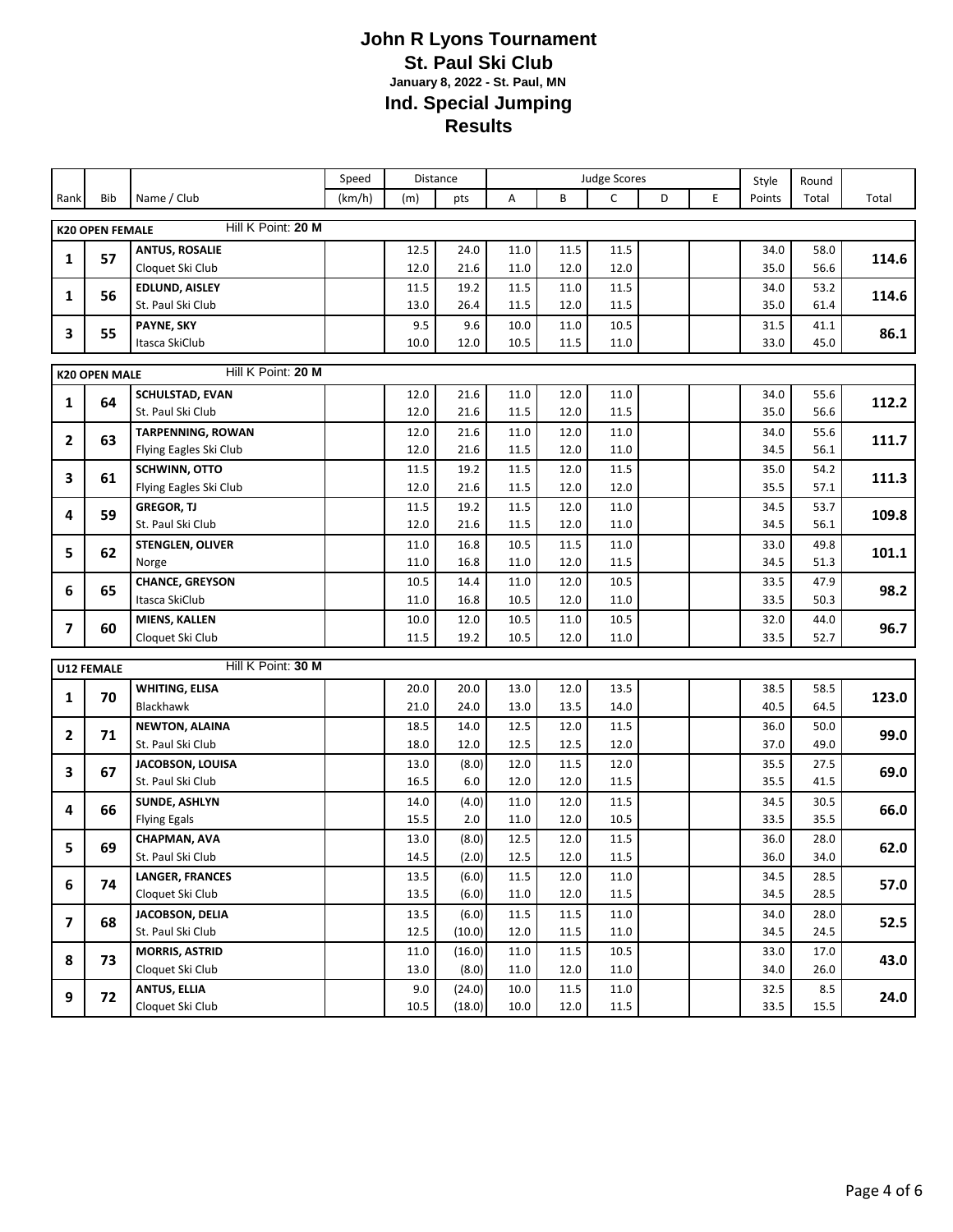|                |                        |                                    | Speed  |              | Distance     | <b>Judge Scores</b> |              |              |   |   | Style        | Round        |       |
|----------------|------------------------|------------------------------------|--------|--------------|--------------|---------------------|--------------|--------------|---|---|--------------|--------------|-------|
| Rank           | <b>Bib</b>             | Name / Club                        | (km/h) | (m)          | pts          | Α                   | B            | C            | D | E | Points       | Total        | Total |
|                |                        | Hill K Point: 30 M                 |        |              |              |                     |              |              |   |   |              |              |       |
| U12 MALE       |                        |                                    |        |              |              |                     |              |              |   |   |              |              |       |
| 1              | 79                     | LARSON, JACOB<br>St. Paul Ski Club |        | 23.5<br>24.0 | 34.0<br>36.0 | 13.5<br>14.0        | 13.0<br>13.5 | 13.0<br>14.0 |   |   | 39.5<br>41.5 | 73.5<br>77.5 | 151.0 |
|                |                        |                                    |        |              |              |                     | 13.5         |              |   |   |              | 72.5         |       |
| $\overline{2}$ | 80                     | MAKI, CALEB<br>St. Paul Ski Club   |        | 23.0<br>23.0 | 32.0<br>32.0 | 14.0<br>14.0        | 13.0         | 13.0<br>13.5 |   |   | 40.5<br>40.5 | 72.5         | 145.0 |
|                |                        | <b>GIESE, EVAN</b>                 |        | 22.0         | 28.0         | 14.5                | 13.0         | 13.5         |   |   | 41.0         | 69.0         |       |
| 3              | 81                     | Norge                              |        | 21.0         | 24.0         | 14.5                | 13.0         | 14.0         |   |   | 41.5         | 65.5         | 134.5 |
|                |                        | <b>WALKER, SIMON</b>               |        | 21.0         | 24.0         | 13.5                | 13.0         | 13.0         |   |   | 39.5         | 63.5         |       |
| 4              | 84                     | Blackhawk                          |        | 21.5         | 26.0         | 13.0                | 12.5         | 13.0         |   |   | 38.5         | 64.5         | 128.0 |
|                |                        | <b>SEEGERS, CALEB</b>              |        | 21.5         | 26.0         | 13.5                | 13.0         | 13.0         |   |   | 39.5         | 65.5         |       |
| 5              | 76                     | Norge                              |        | 20.5         | 22.0         | 13.5                | 13.0         | 13.5         |   |   | 40.0         | 62.0         | 127.5 |
|                |                        | <b>LARSON, MAX</b>                 |        | 20.5         | 22.0         | 13.0                | 12.5         | 12.5         |   |   | 38.0         | 60.0         |       |
| 6              | 83                     | Ishpeming Ski Club                 |        | 21.0         | 24.0         | 12.5                | 13.0         | 13.0         |   |   | 38.5         | 62.5         | 122.5 |
|                |                        | <b>KUEHL, ETHAN</b>                |        | 19.5         | 18.0         | 13.0                | 12.5         | 12.5         |   |   | 38.0         | 56.0         |       |
| $\overline{ }$ | 78                     | <b>Flying Egals</b>                |        | 20.0         | 20.0         | 13.0                | 12.5         | 13.0         |   |   | 38.5         | 58.5         | 114.5 |
|                |                        | JACOBSON, ISAAC                    |        | 19.5         | 18.0         | 12.0                | 12.0         | 11.5         |   |   | 35.5         | 53.5         |       |
| 8              | 82                     | Flying Eagles Ski Club             |        | 20.5         | 22.0         | 12.5                | 12.5         | 12.5         |   |   | 37.5         | 59.5         | 113.0 |
| 9              | 85                     | <b>SWANSON, RYDER</b>              |        | 18.5         | 14.0         | 13.5                | 12.5         | 12.0         |   |   | 38.0         | 52.0         |       |
|                |                        | Itasca SkiClub                     |        | 19.0         | 16.0         | 13.5                | 12.5         | 12.5         |   |   | 38.5         | 54.5         | 106.5 |
| 10             | 77                     | PETERSON, BROCK                    |        | 18.5         | 14.0         | 12.0                | 12.5         | 12.0         |   |   | 36.5         | 50.5         | 103.0 |
|                |                        | Cloquet Ski Club                   |        | 19.0         | 16.0         | 12.0                | 12.5         | 12.0         |   |   | 36.5         | 52.5         |       |
| 11             | 75                     | <b>SEEGERS, ASHER</b>              |        | 17.0         | 8.0          | 12.5                | 12.0         | 12.5         |   |   | 37.0         | 45.0         | 99.0  |
|                |                        | Norge                              |        | 19.0         | 16.0         | 12.5                | 12.5         | 13.0         |   |   | 38.0         | 54.0         |       |
| 12             | 86                     | <b>MACKEY, LINCOLN</b>             |        | 14.0         | (4.0)        | 11.5                | 12.0         | 11.0         |   |   | 34.5         | 30.5         | 65.5  |
|                |                        | Itasca Ski Club                    |        | 15.0         |              | 11.0                | 12.5         | 11.5         |   |   | 35.0         | 35.0         |       |
|                | <b>K30 OPEN FEMALE</b> | Hill K Point: 30 M                 |        |              |              |                     |              |              |   |   |              |              |       |
|                |                        | THOMPSON, CLARA                    |        | 20.0         | 20.0         | 12.5                | 12.0         | 12.0         |   |   | 36.5         | 56.5         |       |
| 1              | 88                     | Cloquet Ski Club                   |        | 19.5         | 18.0         | 13.0                | 12.5         | 12.0         |   |   | 37.5         | 55.5         | 112.0 |
|                |                        | JACOBSON, GEMMA                    |        | 18.5         | 14.0         | 13.0                | 12.0         | 12.0         |   |   | 37.0         | 51.0         |       |
| $\overline{2}$ | 87                     | St. Paul Ski Club                  |        | 19.0         | 16.0         | 13.0                | 12.5         | 12.5         |   |   | 38.0         | 54.0         | 105.0 |
|                |                        | PIKE, KENNIDEE                     |        | 16.5         | 6.0          | 11.5                | 12.0         | 11.0         |   |   | 34.5         | 40.5         |       |
| 3              | 89                     | Itasca SkiClub                     |        | 16.0         | 4.0          | 12.0                | 12.5         | 11.5         |   |   | 36.0         | 40.0         | 80.5  |
|                |                        |                                    |        |              |              |                     |              |              |   |   |              |              |       |
|                | <b>K30 OPEN MALE</b>   | Hill K Point: 30 M                 |        |              |              |                     |              |              |   |   |              |              |       |
| 1              | 90                     | HOULE, LEO                         |        | 15.0         |              | 11.5                | 12.0         | 11.0         |   |   | 34.5         | 34.5         | 70.5  |
|                |                        | Itasca SkiClub                     |        | 15.0         |              | 12.0                | 12.5         | 11.5         |   |   | 36.0         | 36.0         |       |
| $\mathbf{2}$   | 91                     | <b>MACKEY, LOGAN</b>               |        | 14.0         | (4.0)        | 11.5                | 12.0         | 11.0         |   |   | 34.5         | 30.5         | 57.5  |
|                |                        | Itasca SkiClub                     |        | 13.0         | (8.0)        | 11.5                | 12.5         | 11.0         |   |   | 35.0         | 27.0         |       |